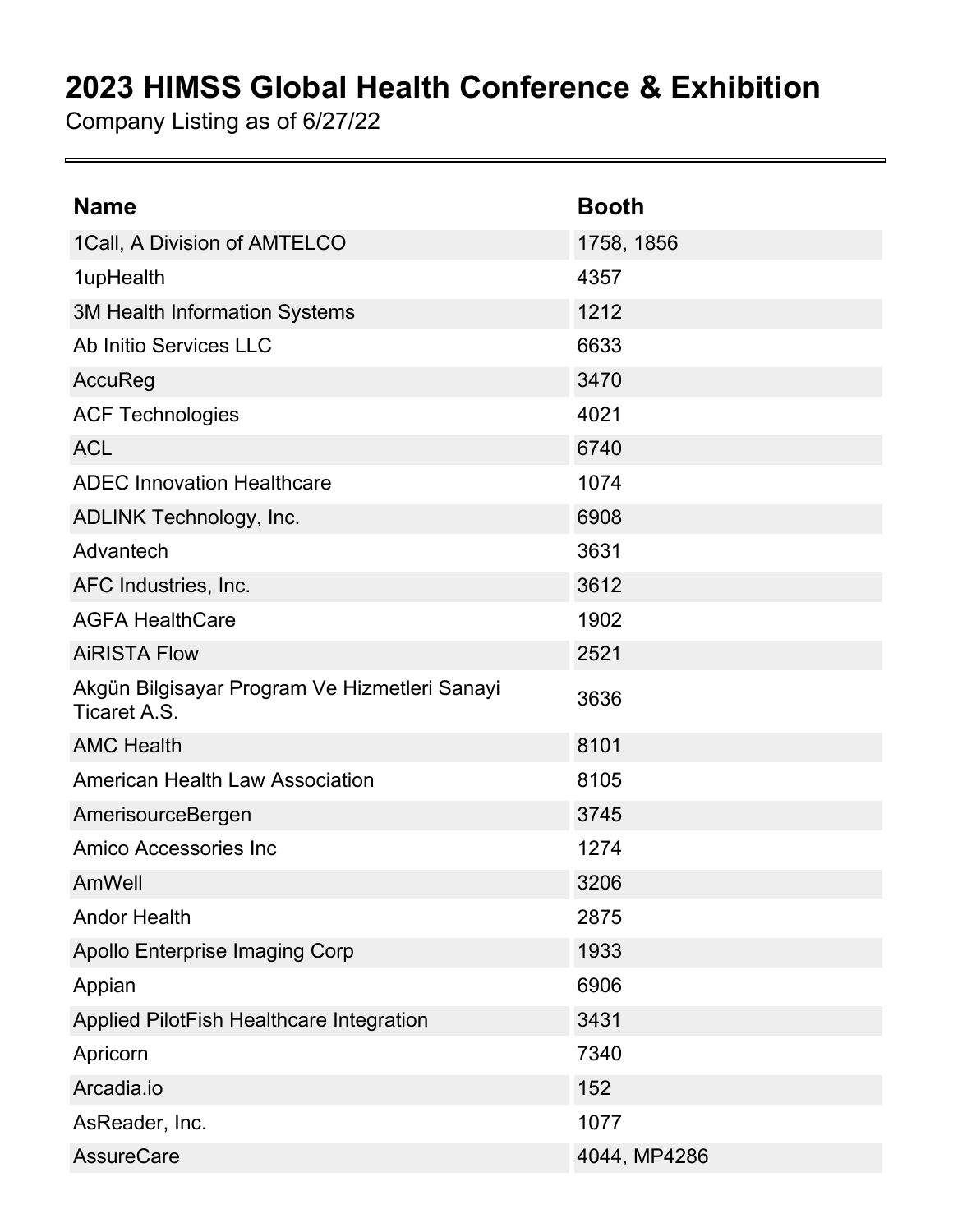| <b>AT&amp;T Business</b>                      | 848           |
|-----------------------------------------------|---------------|
| athenahealth, Inc.                            | 2031, VHQ2495 |
| <b>AudioCARE Systems</b>                      | 2676          |
| <b>Austco Healthcare</b>                      | 4009          |
| <b>Automation Anywhere</b>                    | 102, MP1891   |
| Availity                                      | MP2284        |
| Avalue Technology Inc.                        | 3674          |
| <b>Avaneer Health</b>                         | 119           |
| <b>Axis Communications</b>                    | 1753          |
| <b>Baker Tilly</b>                            | 452           |
| <b>Bamboo Health</b>                          | 7943          |
| <b>Bandwidth</b>                              | 7327          |
| <b>Baxter Healthcare</b>                      | 3622          |
| Bayern International - Bavarian Participation | 1926          |
| <b>BD</b>                                     | 1248          |
| <b>Belkin International</b>                   | 3658          |
| <b>BerryDunn</b>                              | 228           |
| <b>Best Buy Health</b>                        | 7506          |
| Biofourmis, Inc.                              | 7319          |
| <b>Bluip</b>                                  | 123           |
| <b>Borda Technology</b>                       | 3924          |
| <b>Bottomline Technologies</b>                | 2856          |
| <b>Bridgehead Software</b>                    | MP2286        |
| <b>Butterfly Network</b>                      | 4041          |
| <b>Canon Medical</b>                          | 2467          |
| Capsa Healthcare                              | 2844          |
| Carahsoft Technology Corp.                    | 2221          |
| care.ai                                       | 6300          |
| Carecredit                                    | 7706          |
| Caregility                                    | 6815          |
| Carequality                                   | 7927, MP7770  |
| <b>CDW Healthcare</b>                         | 1263          |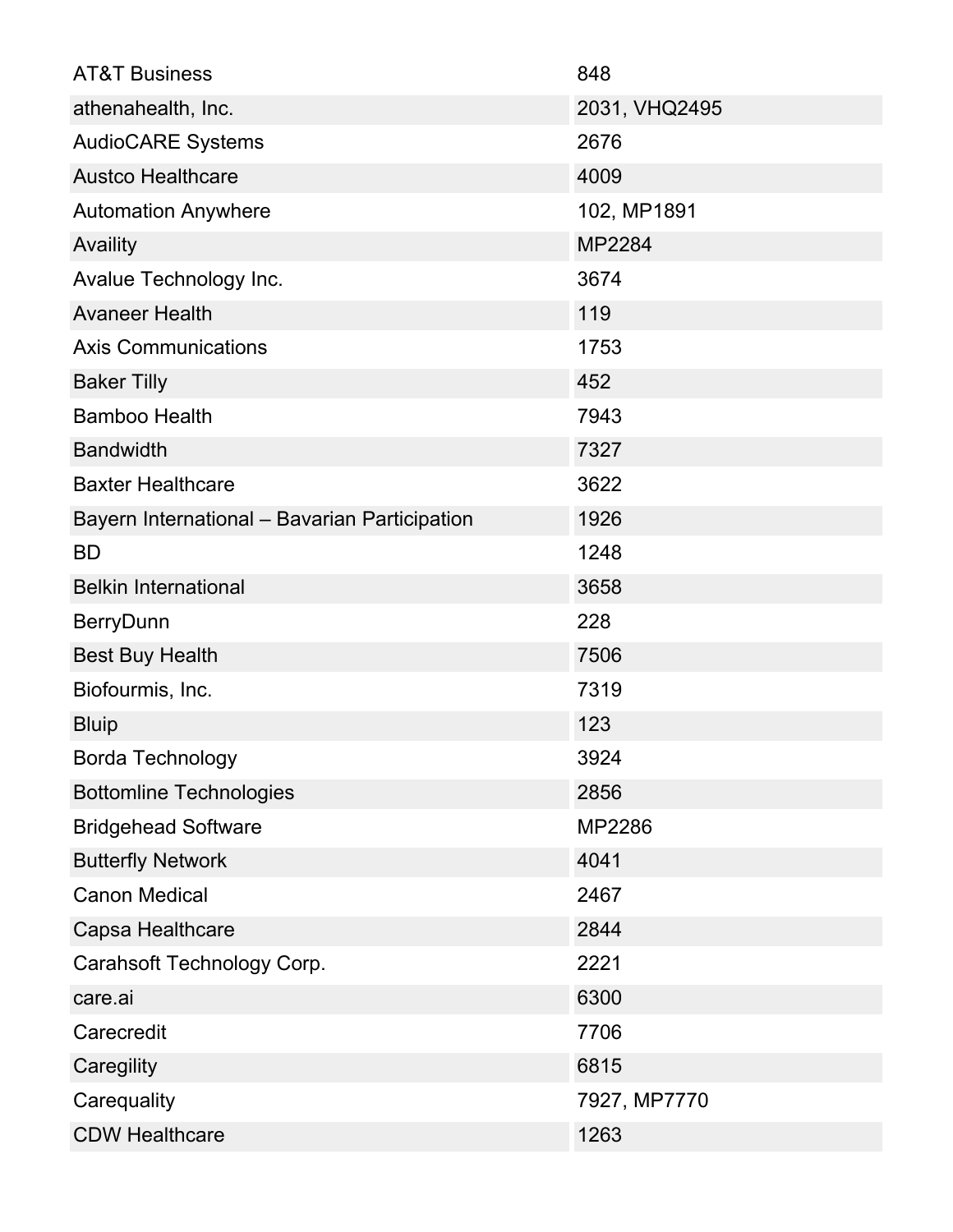| <b>CEIBA Healthcare US Inc.</b>            | 7127                 |
|--------------------------------------------|----------------------|
| CenTrak, Inc.                              | 134                  |
| <b>CereCore</b>                            | MP3184               |
| <b>Cerner Corporation</b>                  | 419, VHQ016, VHQ031  |
| <b>CERTIFY Global</b>                      | 1873                 |
| Certilytics                                | 4653                 |
| <b>CGI Technologies and Solutions Inc</b>  | 6636                 |
| <b>Change Healthcare</b>                   | 1231                 |
| <b>Chipsoft BV</b>                         | 3216                 |
| <b>Cisco Secure</b>                        | 2225, MP2886         |
| Cisco Systems, Inc.                        | 2425, MP2884, MP2885 |
| <b>CitiusTech</b>                          | 2819                 |
| <b>Citizen Systems America Corporation</b> | 121                  |
| <b>Citrix Ready Partners</b>               | 674                  |
| <b>Clarify Health Solutions</b>            | 3957                 |
| Clearsense                                 | 7527                 |
| Clearstep                                  | 3570                 |
| <b>Clinical Architecture, LLC</b>          | 2456                 |
| Closedloop.Ai                              | 4014                 |
| Cloudian                                   | 1961                 |
| CloudWave                                  | 4349                 |
| Code Corp.                                 | 1706                 |
| Collibra, Inc.                             | 2472                 |
| <b>CommonWell Health Alliance</b>          | 8100                 |
| Commure                                    | 2216                 |
| <b>Companion Data Services</b>             | 1702                 |
| Conduent                                   | 1831                 |
| Conga                                      | 3815                 |
| Connection                                 | 752                  |
| Connexall                                  | 2461                 |
| <b>Consensus Cloud Solutions</b>           | 1876, VHQ1695        |
| Convergint                                 | 7830                 |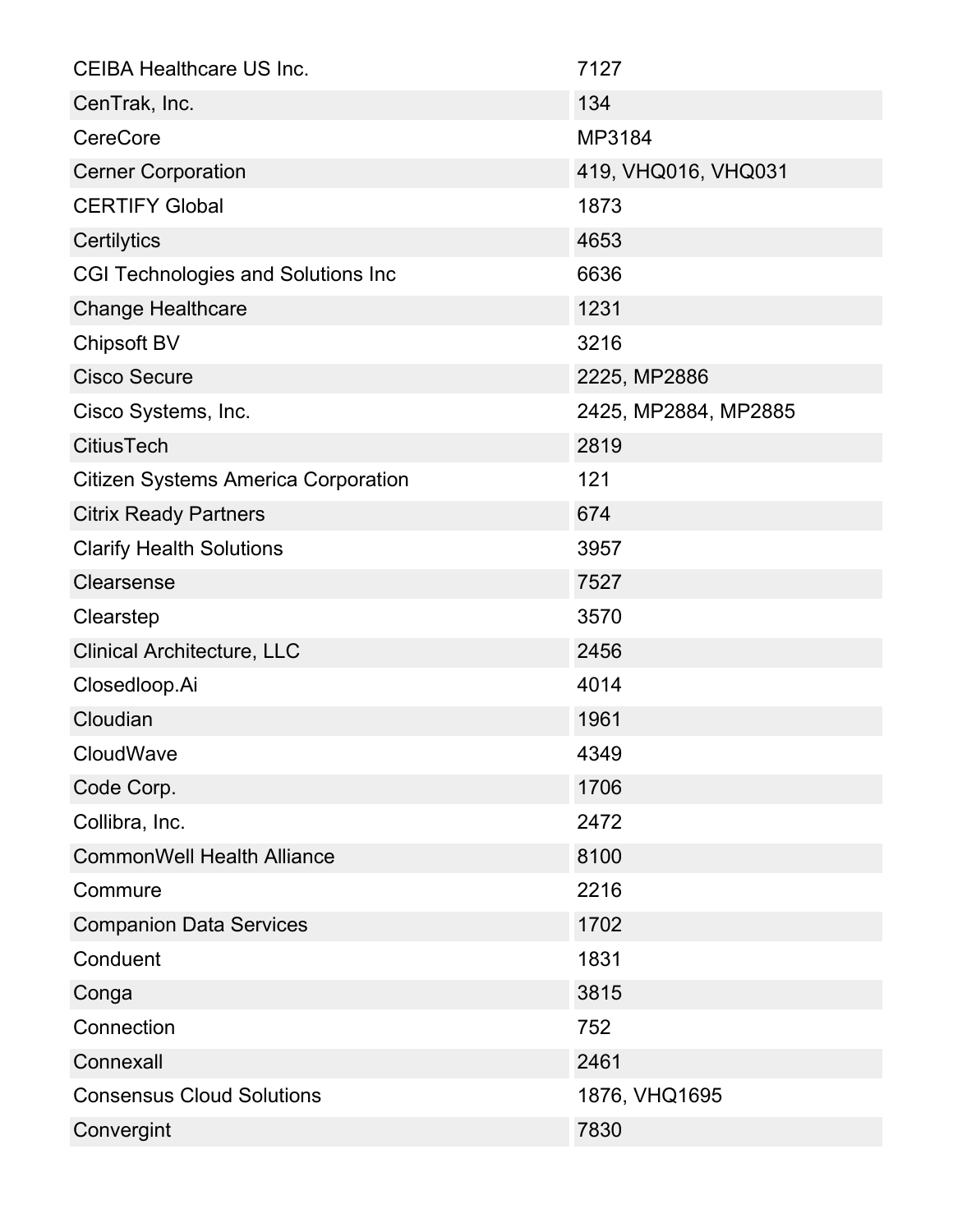| Cordtec Power Corp.                            | 8106                            |
|------------------------------------------------|---------------------------------|
| CoverMyMeds                                    | 1867                            |
| <b>Cox Business</b>                            | 202                             |
| <b>CSG Forte Payments</b>                      | 3759                            |
| <b>CTG Health Solutions</b>                    | MP2584, MP2585                  |
| <b>CureMD</b>                                  | 2248                            |
| Cybernet                                       | 2412                            |
| Cylera                                         | 2276                            |
| CynergisTek                                    | 126, 7320                       |
| Data Science Technologies, LLC                 | 8200                            |
| Dedalus S P A                                  | 7115                            |
| <b>DeliverHealth Solutions</b>                 | 7524                            |
| <b>Dell Technologies</b>                       | 1225, MP1784, MP1785,<br>MP1786 |
| Dimensional Insight, Inc.                      | 2809                            |
| DNSFilter, Inc.                                | 7310                            |
| Doximity                                       | 3075                            |
| <b>DrFirst</b>                                 | 4027, MP4184                    |
| <b>Drummond Group</b>                          | 1756                            |
| DT Research                                    | 3204                            |
| E Ink Corporation                              | 148                             |
| <b>EBSCO</b>                                   | 142                             |
| eClinicalWorks                                 | 1267, VHQ1588                   |
| EIZO Inc.                                      | 6807                            |
| <b>Elastic</b>                                 | 4270                            |
| Elekta, Inc.                                   | 2321                            |
| ELLKAY, LLC                                    | 213                             |
| <b>Elsevier</b>                                | 1236                            |
| eMedApps                                       | 4038                            |
| Enlitic                                        | 7316                            |
| <b>Enovate Medical</b>                         | 1661                            |
| Environmental Systems Research Institute, Inc. | 4353                            |
| Epic                                           | 456, VHQ055                     |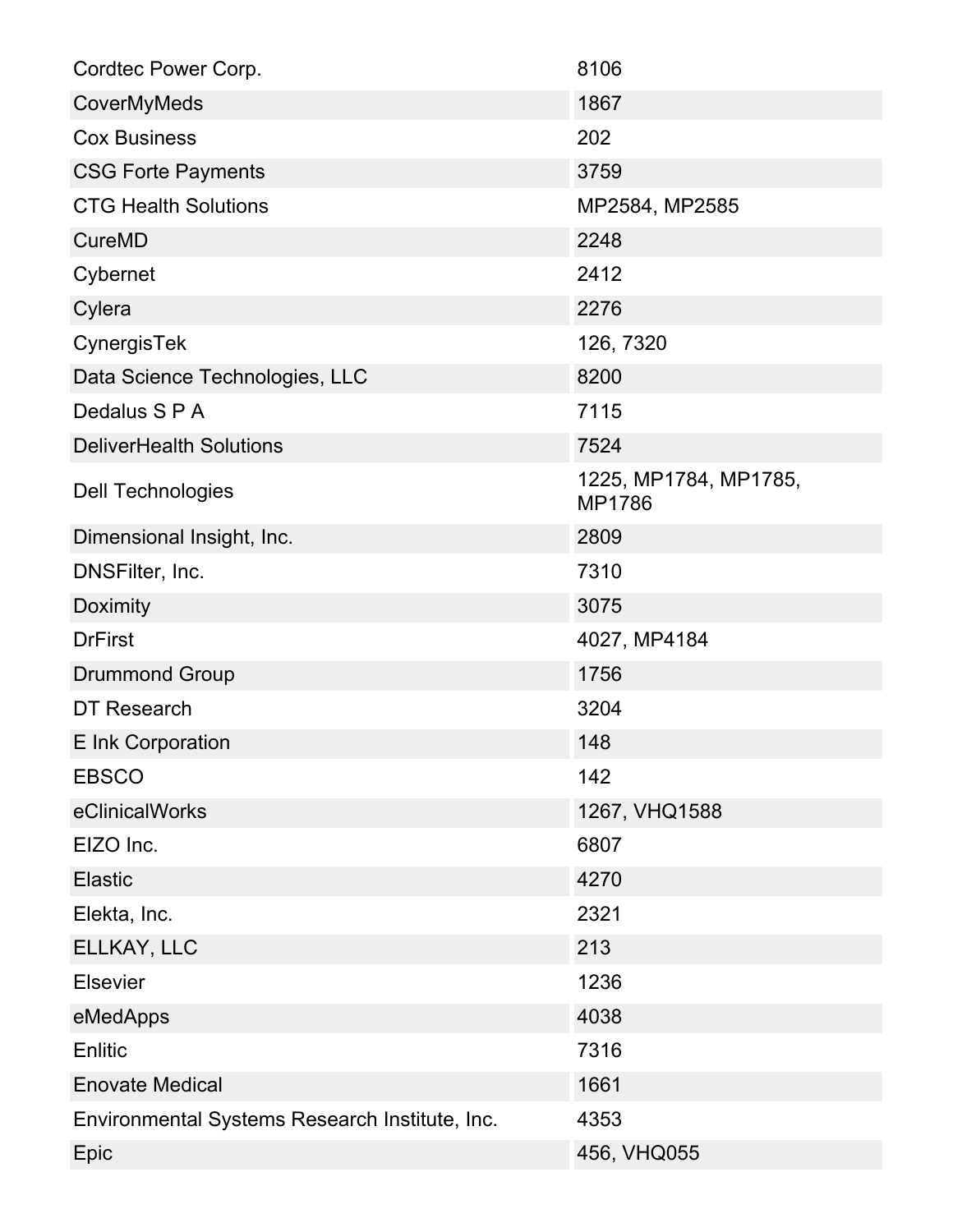| ePlus Technology, inc                           | 4001                        |
|-------------------------------------------------|-----------------------------|
| <b>Equideum Health</b>                          | 3438                        |
| Ergotron, Inc.                                  | 3417                        |
| Etherfax, LLC                                   | 7703                        |
| Everbridge                                      | 6509                        |
| eVideon                                         | 8112                        |
| eVisit                                          | 4070                        |
| <b>Evolve Health</b>                            | 4648                        |
| <b>EXL Health</b>                               | MP7570                      |
| <b>Experian Health</b>                          | 637                         |
| Files.com                                       | 7336                        |
| First Databank (FDB)                            | 1920                        |
| First Line Software, Inc.                       | 6503                        |
| <b>First Products</b>                           | 6500                        |
| Formstack                                       | 7510                        |
| Fortinet, Inc.                                  | 873                         |
| Forward Advantage, Inc.                         | 3256                        |
| FreeAgent Network, Inc.                         | 7521                        |
| Fresenius Kabi, LLC.                            | 1277                        |
| <b>FUJIFILM Healthcare Americas Corporation</b> | 2801                        |
| Fujitsu                                         | 2238                        |
| <b>GAVS Technologies</b>                        | 4345                        |
| <b>GE Healthcare</b>                            | 1612                        |
| Genetec Inc.                                    | 8130                        |
| GenieMD, Inc.                                   | 7609                        |
| <b>GETT North America LLC</b>                   | 6618                        |
| Glooko                                          | 7410                        |
| Glytec                                          | 6515                        |
| <b>Greenway Health</b>                          | 809, MP1792, MP1793, VHQ009 |
| <b>Guerbet LLC</b>                              | 3017                        |
| <b>Haemonetics</b>                              | 1861                        |
| Harmony Healthcare IT                           | 2857                        |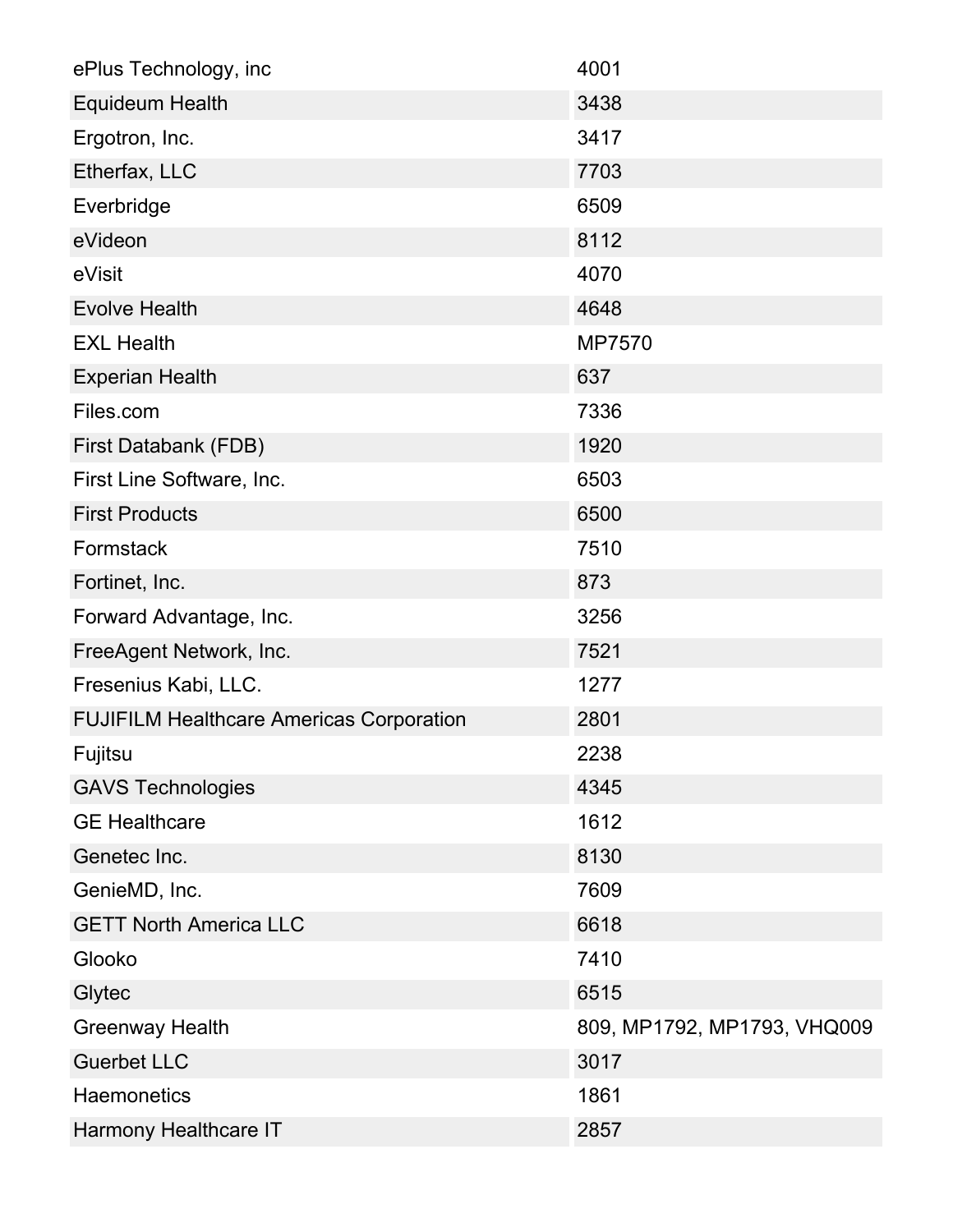| <b>HAT Collective</b>                  | 2475                              |
|----------------------------------------|-----------------------------------|
| <b>Health Catalyst</b>                 | 2812                              |
| <b>Health Gorilla</b>                  | 7709                              |
| Health Level Seven (HL7) International | 138                               |
| <b>Healthcare Scene</b>                | 2481                              |
| Healthjump                             | 7006                              |
| <b>HealthLeaders</b>                   | 3304                              |
| Healthwise                             | 2062                              |
| Henry Elliott & Company, Inc.          | 2048                              |
| <b>Hewlett Packard Enterprise</b>      | 448                               |
| <b>HITRUST</b>                         | 3717                              |
| Honeywell                              | 609                               |
| <b>Howard Medical</b>                  | 3251                              |
| <b>Hyland Software</b>                 | 1255, 1461                        |
| <b>IBM Watson Health</b>               | 3831, VHQ3895                     |
| <b>ICU Medical</b>                     | 1837, MP1890                      |
| <b>ICW USA</b>                         | 2817                              |
| ID.me                                  | 3275                              |
| IMO-Intelligent Medical Objects Inc.   | 1639, VHQ034                      |
| Imprivata                              | 6822                              |
| <b>INFINITT North America</b>          | 3212                              |
| Inovalon                               | 2244                              |
| Intel Corporation                      | MP2786, MP2787, MP2788,<br>MP2789 |
| <b>Intelerad Medical Systems</b>       | 3601                              |
| <b>InteliChart</b>                     | 3406                              |
| <b>IntelyCare</b>                      | 7515                              |
| <b>iNTERFACEWARE, Inc.</b>             | 3474                              |
| Interlace Health, LLC                  | 8136                              |
| Intermountain Healthcare               | 731                               |
| <b>InteropX</b>                        | 3667                              |
| <b>InterSystems Corporation</b>        | 442, VHQ042                       |
| Intrado                                | 261                               |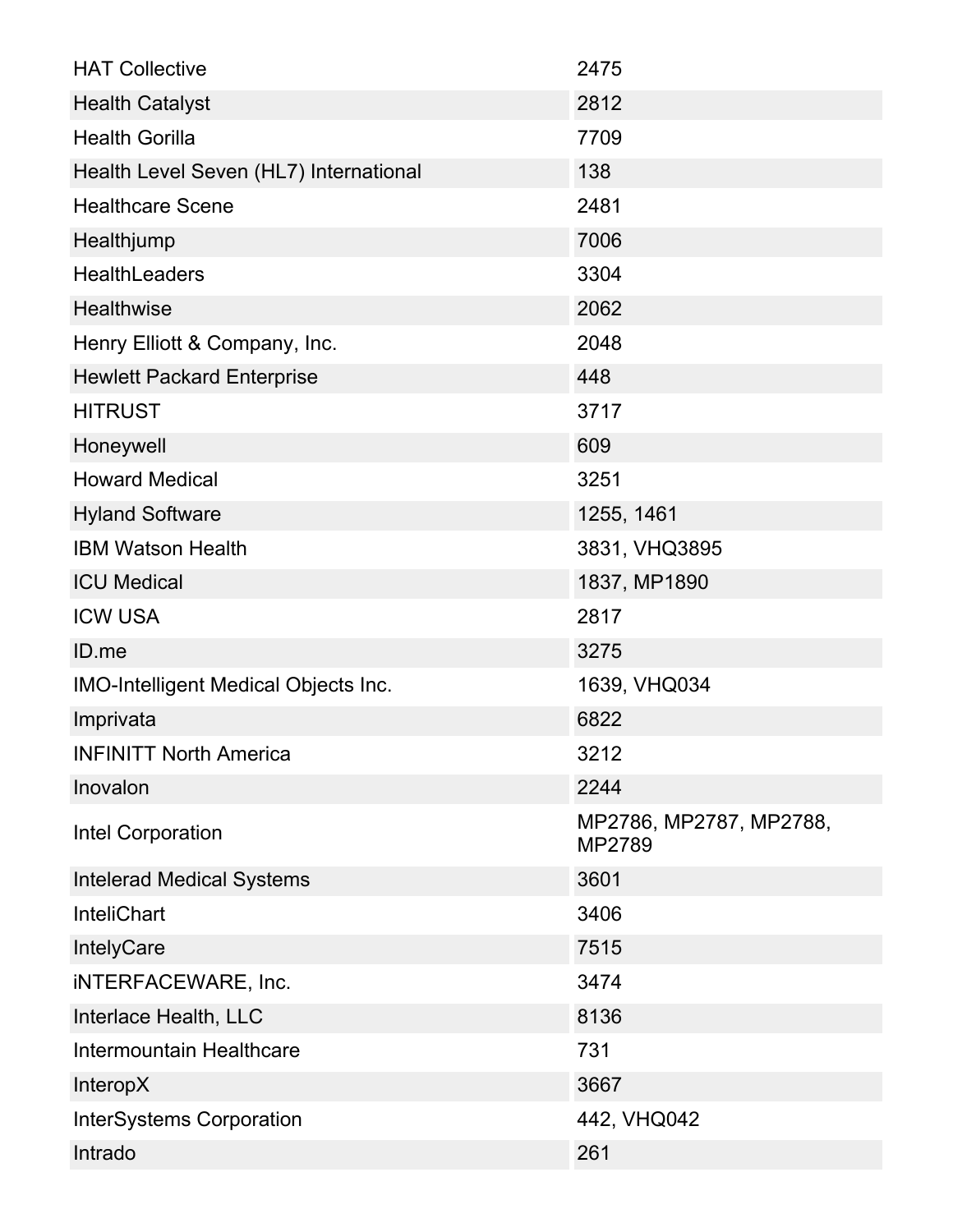| Intuitive Data Analytics, LLC               | 6621          |
|---------------------------------------------|---------------|
| <b>Invisors LLC</b>                         | 8318          |
| <b>IPeople</b>                              | 2675          |
| <b>IQVIA</b>                                | 3741          |
| Iron Mountain                               | 6603          |
| ixlayer, Inc.                               | 7740          |
| J <sub>2</sub> Interactive                  | 440           |
| JACO, Inc.                                  | 3444          |
| <b>JACS Solutions</b>                       | 3760          |
| Jamf                                        | 1674          |
| Jeron Electronic Systems, Inc.              | 3806          |
| <b>Juniper Networks</b>                     | 2613          |
| <b>Juno Health</b>                          | 2402          |
| <b>KLAS</b>                                 | 2839          |
| Konica Minolta                              | 7518          |
| Korchek Technologies                        | 2072          |
| Kore.ai                                     | 8133          |
| <b>Krames</b>                               | 3727          |
| Kyruus                                      | 3663          |
| <b>Legacy Data Access</b>                   | 3461          |
| Leidos                                      | 1221          |
| Lenovo Inc                                  | 2438, VHQ2895 |
| <b>Lexisnexis Risk Solutions Government</b> | MP6770        |
| <b>Lexmark Healthcare</b>                   | 667           |
| <b>LG Electronics</b>                       | 1478          |
| Liberty Solutions, Inc.                     | 222           |
| <b>Lightbeam Health Solutions</b>           | 3401          |
| <b>Lightning Sessions</b>                   | 6947          |
| Lirio, LLC                                  | 6627          |
| Loyal                                       | 7835          |
| Luma Health                                 | 879           |
| Lund Industries, Inc.                       | 7900          |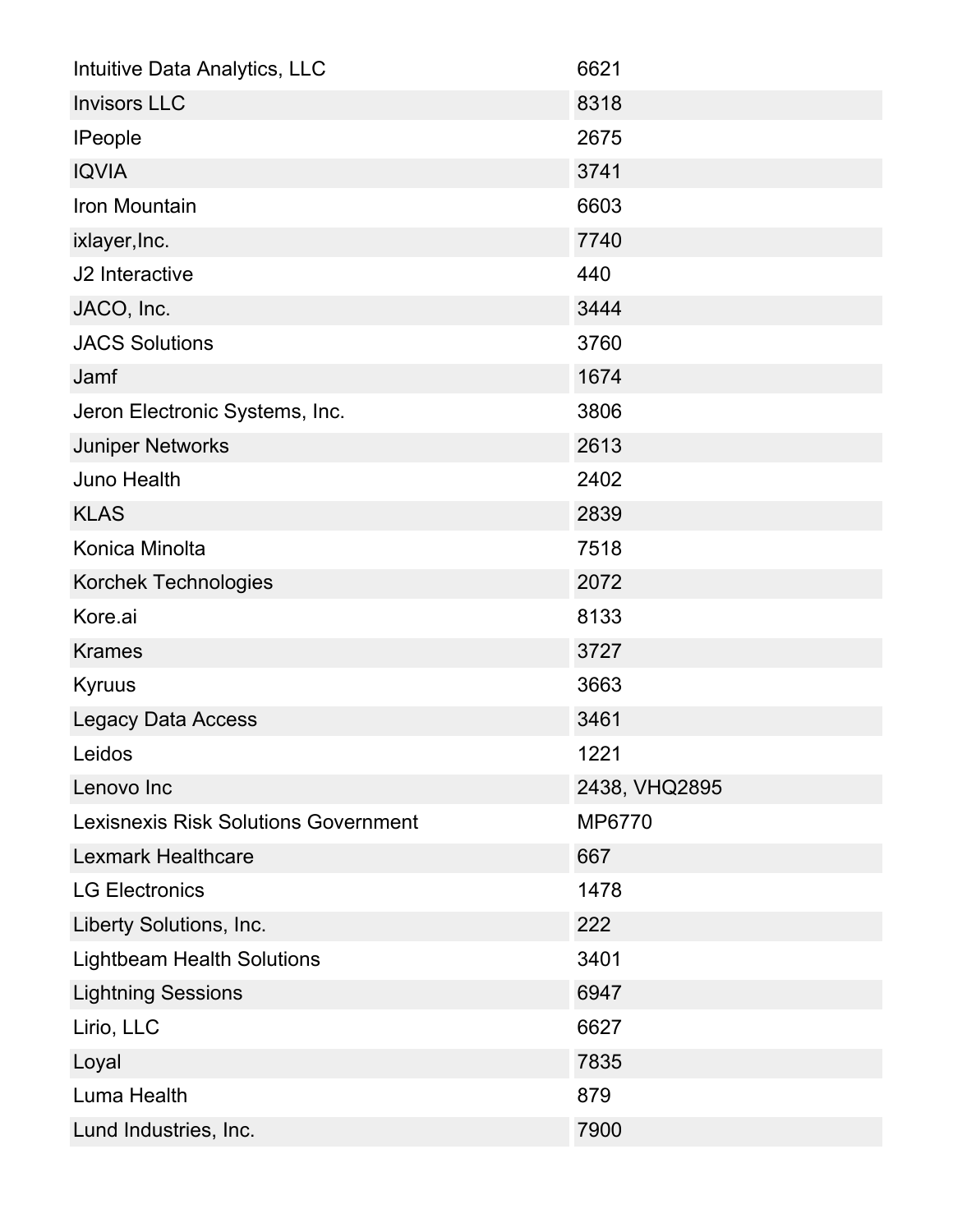| Lyniate                             | 7110 |
|-------------------------------------|------|
| Man & Machine Inc                   | 6806 |
| ManTech                             | 7924 |
| Mayo Clinic                         | 4342 |
| <b>MBX Systems</b>                  | 6819 |
| <b>MD EMR Systems</b>               | 8110 |
| <b>MDClone</b>                      | 4303 |
| <b>MDI Solutions</b>                | 1755 |
| MEDHOST of Tennessee, Inc.          | 1841 |
| Medigate                            | 4326 |
| Medisolv, Inc.                      | 3056 |
| Megaport (USA), Inc                 | 4005 |
| Metaoptima Technology Inc           | 3767 |
| <b>Microsoft Corporation</b>        | 1201 |
| <b>Midmark RTLS</b>                 | 3248 |
| Mindray                             | 7534 |
| <b>Mint Medical</b>                 | 7131 |
| <b>Mobile Heartbeat</b>             | 225  |
| Modernsolid Industrial Co., Ltd     | 3457 |
| <b>MRO</b>                          | 3463 |
| Mytonomy                            | 6303 |
| <b>National Government Services</b> | 2263 |
| <b>Nemours Kidshealth</b>           | 1734 |
| <b>NetApp</b>                       | 249  |
| NetScout Systems, Inc.              | 6639 |
| Newline Interactive Inc             | 1261 |
| <b>NextGen Healthcare</b>           | 1916 |
| Nihon Kohden America                | 7322 |
| <b>Nordic</b>                       | 131  |
| <b>Notable Health</b>               | 6827 |
| <b>Novarad Corporation</b>          | 3219 |
| Novari Health                       | 4012 |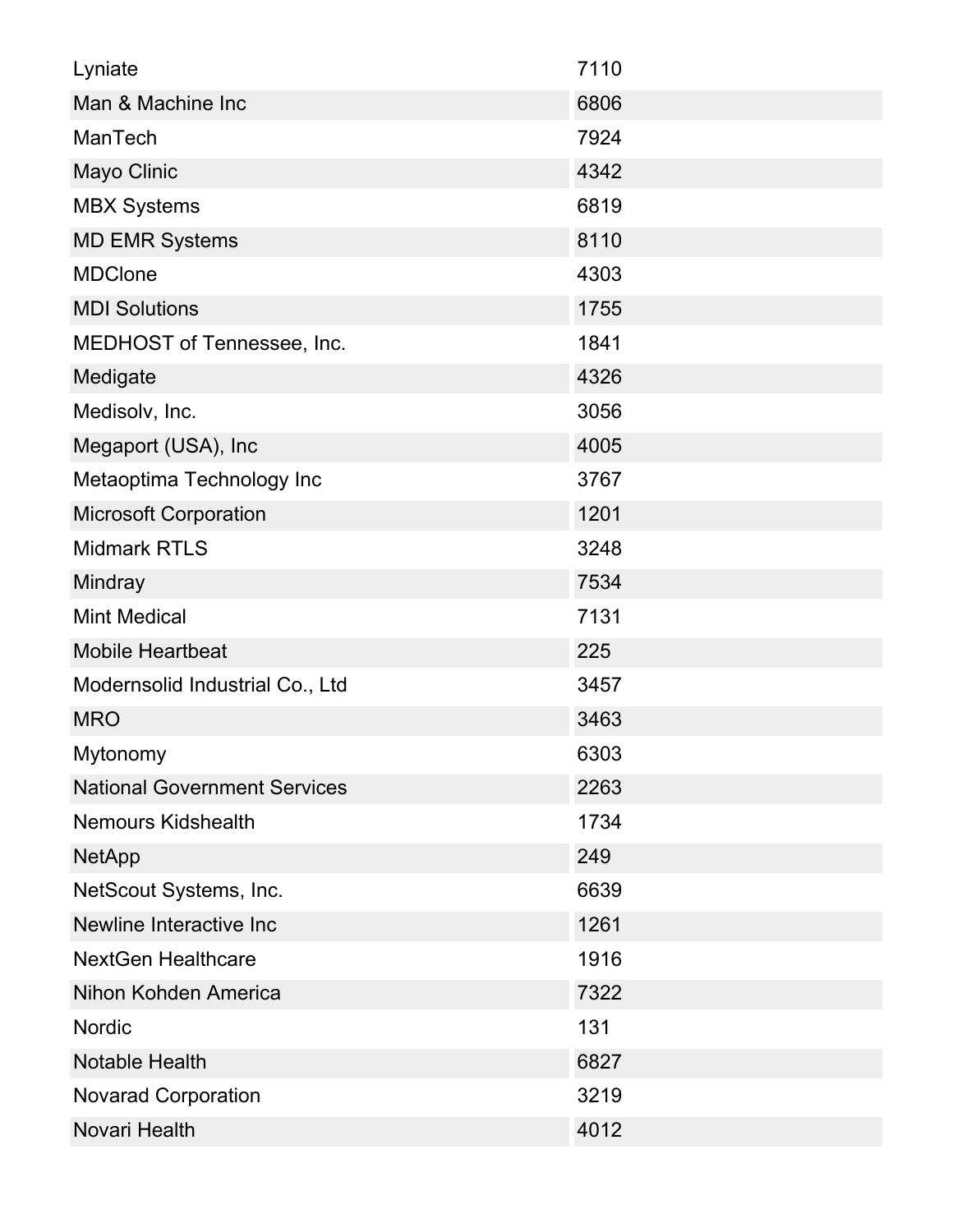| <b>Nuance Communications</b>      | 612  |
|-----------------------------------|------|
| Omnicell, Inc.                    | 1833 |
| <b>OneMedNet Corporation</b>      | 472  |
| <b>ONYX Healthcare USA, Inc.</b>  | 1509 |
| Optum                             | 6833 |
| <b>Orion Health</b>               | 2443 |
| Outsystems Inc.                   | 4104 |
| Palo Alto Networks                | 4645 |
| PathSolutions                     | 7037 |
| Patientpoint Health Technologies™ | 4017 |
| PATLITE (U.S.A.) Corporation      | 105  |
| Paubox, Inc.                      | 3668 |
| PayGround                         | 7718 |
| PenRad                            | 1949 |
| PEPID, LLC                        | 1464 |
| physIQ                            | 7412 |
| PointClickCare                    | 7206 |
| Poly                              | 1880 |
| <b>PricewaterhouseCoopers</b>     | 3434 |
| Proofpoint, Inc                   | 145  |
| <b>PROXIMITY</b>                  | 1731 |
| <b>Pure Storage</b>               | 2038 |
| pVerify Inc.                      | 7440 |
| QGenda                            | 4024 |
| Qliktech                          | 1749 |
| QliqSOFT, Inc.                    | 2272 |
| Qvera                             | 467  |
| Rad Al                            | 7119 |
| RamSoft, Inc.                     | 3614 |
| Redox                             | 3961 |
| <b>Relatient</b>                  | 7918 |
| Retarus Inc.                      | 1678 |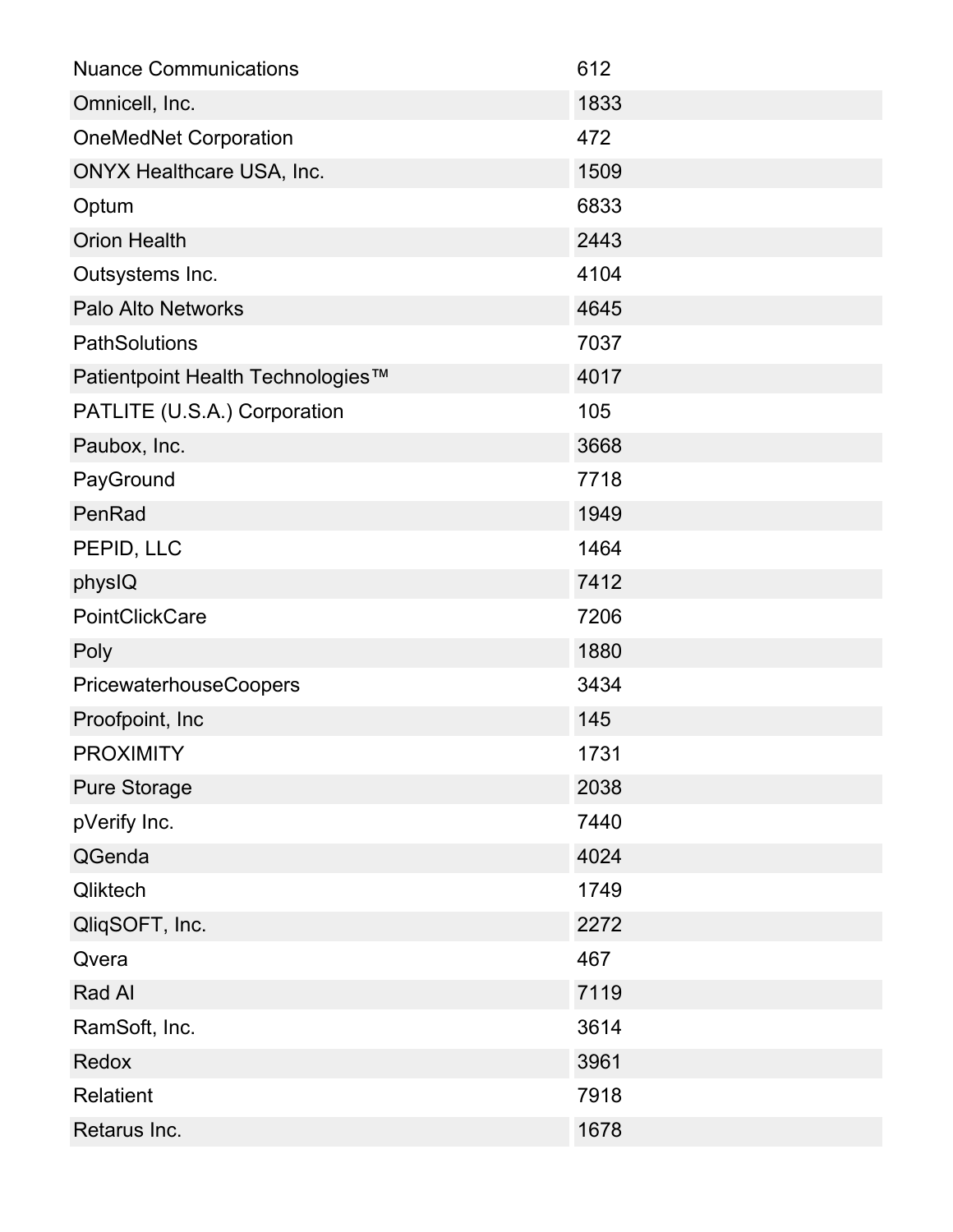| <b>Revation Systems</b>                      | 4114           |
|----------------------------------------------|----------------|
| <b>RevSpring</b>                             | 876, MP1791    |
| rf IDEAS                                     | 2267           |
| <b>RPI Consultants, LLC</b>                  | 1582           |
| <b>RTI</b> International                     | 3257           |
| Rx.Health                                    | 7312           |
| <b>SCC Soft Computer</b>                     | 1636           |
| ScImage                                      | 1913           |
| ScriptSender                                 | 3606           |
| <b>Seal Shield</b>                           | 2879           |
| Sectra Imaging IT Solutions AB               | 2251           |
| SecurlT360                                   | 3915           |
| <b>SecurityMetrics</b>                       | 3712           |
| <b>ServiceNow</b>                            | 3609           |
| <b>SGS</b>                                   | 7509           |
| <b>Shasta Networks</b>                       | 1752           |
| <b>Siemens Healthineers</b>                  | 1242, VHQ1284  |
| <b>Sisoft Healthcare Information Systems</b> | 2631           |
| Six Consulting, Inc.                         | 3422           |
| <b>Smart Meter</b>                           | 7512           |
| SMILE CDR INC.                               | 4267, MP3884   |
| <b>SNOMED International</b>                  | 2634           |
| Softek Solutions, Inc.                       | 8139           |
| Softneta                                     | 8109           |
| Solarity                                     | 6836           |
| <b>SONIFI Health</b>                         | MP1892, MP1893 |
| Sonitor                                      | 3427           |
| <b>Soul Machines</b>                         | 3906           |
| SphereCommerce, LLC                          | 2178           |
| <b>STANLEY Healthcare</b>                    | 3409           |
| Stoltenberg Consulting, Inc.                 | 1863           |
| <b>Strata Decision Technology</b>            | 127            |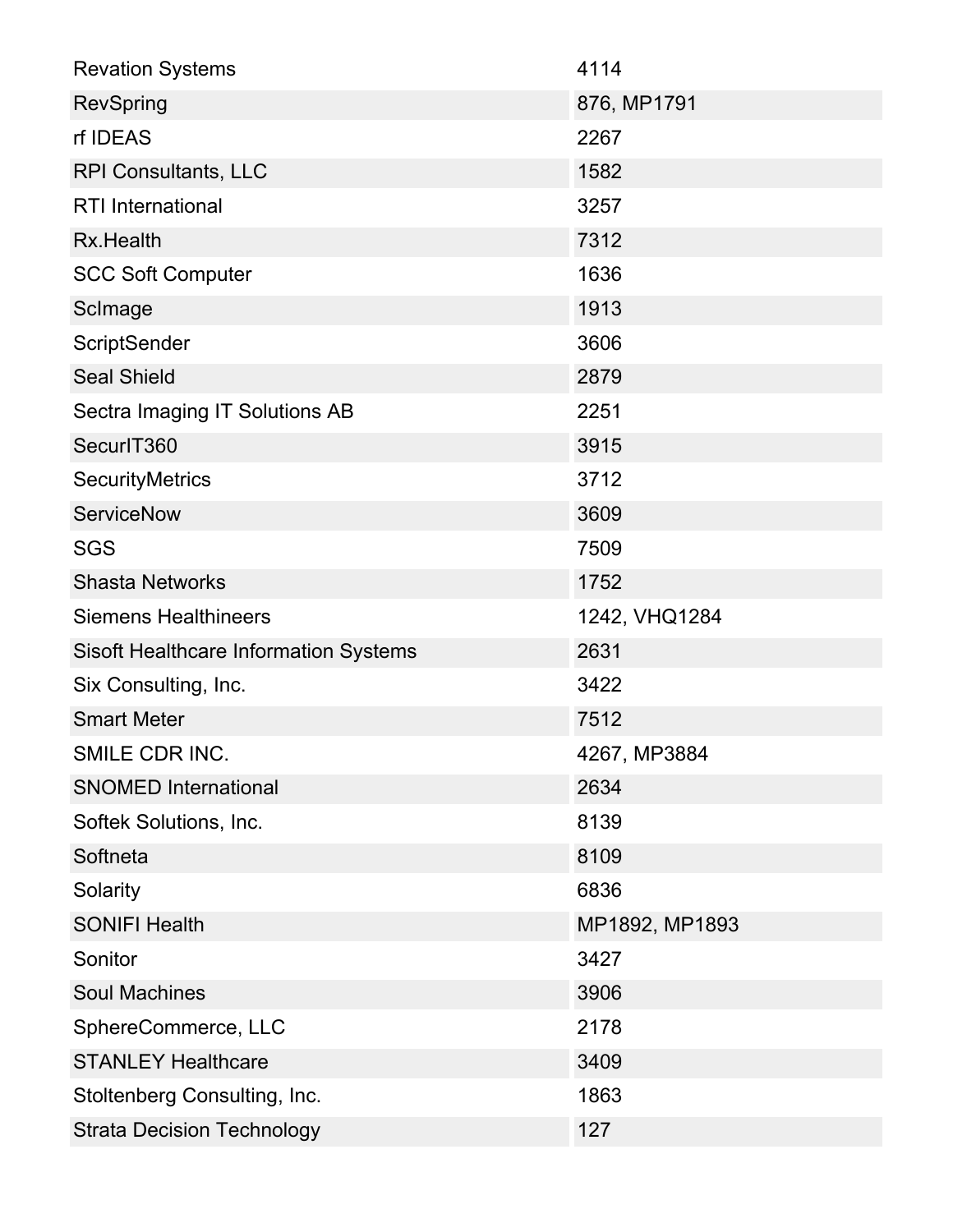| <b>Sunny Castors Co LTD</b>                          | 3657                   |
|------------------------------------------------------|------------------------|
| Surescripts                                          | 1851                   |
| Symplr                                               | 3449, VHQ3095, VHQ3295 |
| <b>Synapse Medicine</b>                              | 4467                   |
| <b>Tata Consultancy Services</b>                     | 8103                   |
| <b>Tech Data Corporation</b>                         | 2212                   |
| <b>Teguar Corporation</b>                            | 6605                   |
| <b>Teladoc Health</b>                                | 337, MP1790            |
| <b>TeleTracking Technologies</b>                     | 2202, MP2887           |
| <b>TG3 Electronics</b>                               | 1849                   |
| The SSI Group, LLC                                   | 219                    |
| <b>TierPoint</b>                                     | 3357                   |
| <b>TigerConnect</b>                                  | 207                    |
| Topaz Systems Inc.                                   | 3467                   |
| <b>Touchpoint Medical</b>                            | 2448                   |
| <b>Twilio</b>                                        | 3867                   |
| <b>TytoCare</b>                                      | 3809                   |
| <b>UCLA Health</b>                                   | 160                    |
| <b>UKG (Ultimate Kronos Group)</b>                   | 2616                   |
| Unitech America, Inc.                                | 3921                   |
| Universal.One, Inc.                                  | 6524                   |
| <b>Updox</b>                                         | 6512                   |
| <b>Urban Armor Gear</b>                              | 2078                   |
| UTHealth School of Biomedical Informatics At Houston | 125                    |
| <b>VeeOne Health</b>                                 | 4362                   |
| Veradigm, An Allscripts Company                      | MP3384                 |
| Veritas Technologies LLC                             | 7906, MP7170           |
| Visage Imaging                                       | 4308                   |
| <b>Visual Medica International LLC</b>               | 4004                   |
| <b>Vizient</b>                                       | MP2285                 |
| <b>VM Electronics / Simplifi</b>                     | 3440                   |
| Vocera Communications, Inc.                          | 1643                   |